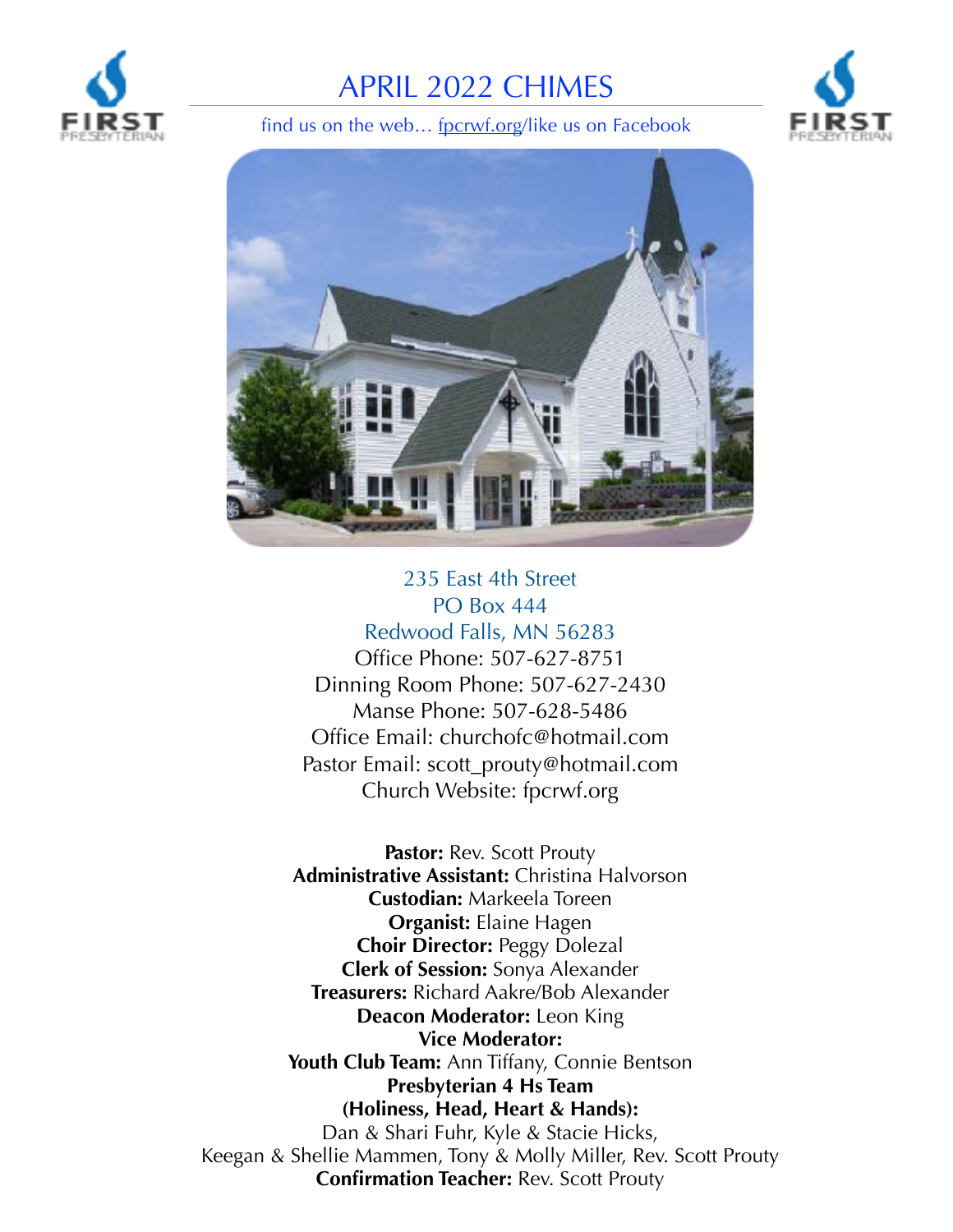

| <b>Sunday</b>                                                                                       | <b>Monday</b>                                                        | <b>Tuesday</b>                                      | Wednesday                                                                                     | <b>Thursday</b>                              | <b>Friday</b>                                                  | <b>Saturday</b> |
|-----------------------------------------------------------------------------------------------------|----------------------------------------------------------------------|-----------------------------------------------------|-----------------------------------------------------------------------------------------------|----------------------------------------------|----------------------------------------------------------------|-----------------|
|                                                                                                     |                                                                      |                                                     |                                                                                               |                                              | 1                                                              | $\overline{2}$  |
| 3<br>*Sunday<br>School<br>*Choir Practice<br>*Worship-HC<br>*Packing<br>Weekend Food<br><b>Bags</b> | 4<br>*Pastor: Rotary<br>Meeting                                      | 5<br>*Pastor:<br>Presbytery<br>Meeting in<br>Spicer | 6<br>*Bible Study<br>*Picemakers<br>*Lenten Service<br>*Youth Club<br>*Confirmation<br>$*4Hs$ | $\overline{7}$<br>*Pastor: Visits            | 8<br>*Pastor: Dollars<br>for Scholars<br>Meeting               | 9               |
| 10<br>*Sunday<br>School<br>*Choir Practice<br>*Palm Sunday<br>Worship-<br><b>Baptism</b>            | 11<br>*Pastor: Rotary<br><b>Board Meeting</b><br>*Session<br>Meeting | 12                                                  | 13<br>*Bible Study<br>*Youth Club<br>*Confirmation<br>$*4Hs$                                  | 14<br>*Maundy<br>Thursday<br>Service at 7 pm | 15<br>*Community<br>Good Friday<br>Service HERE at<br>12:05 pm | 16              |
| 17<br>Chimes<br>Deadline<br>*Easter<br>Worship<br>*Packing<br>Weekend Food<br><b>Bags</b>           | 18                                                                   | 19<br>Ruby's Pantry                                 | 20<br>*Piecemakers<br>*Youth Club<br>$*4Hs$                                                   | 21                                           | 22                                                             | 23              |
|                                                                                                     |                                                                      | Scott will be on vacation<br>April 18-24            |                                                                                               |                                              |                                                                |                 |
| 24<br>*Sunday<br>School<br>*Choir Practice<br>*Worship -<br>Janet<br>Ellingworth                    | 25                                                                   | 26<br>*Scott: Visits                                | 27<br>*Bible Study<br>*Youth Club<br>*Confirmation<br>$*4Hs$                                  | 28                                           | 29                                                             | 30              |
|                                                                                                     |                                                                      |                                                     |                                                                                               |                                              | <b>Rummage Sale!</b><br>April 28-30                            |                 |

We're looking for a few good people to be out next "Imagination Angel". Will you donate, so a child in our area can receive a story book each month until they enter Kindergarten? It only takes \$30 to bless a child for one year with the gift of reading. You can mail donations to "Imagination Library - FPC", PO Box 444, RWF, MN or give online at [https://](https://donate.imaginationlibrary.com/) [donate.imaginationlibrary.com/](https://donate.imaginationlibrary.com/)

(Make sure to designate Redwood Area to receive your donation).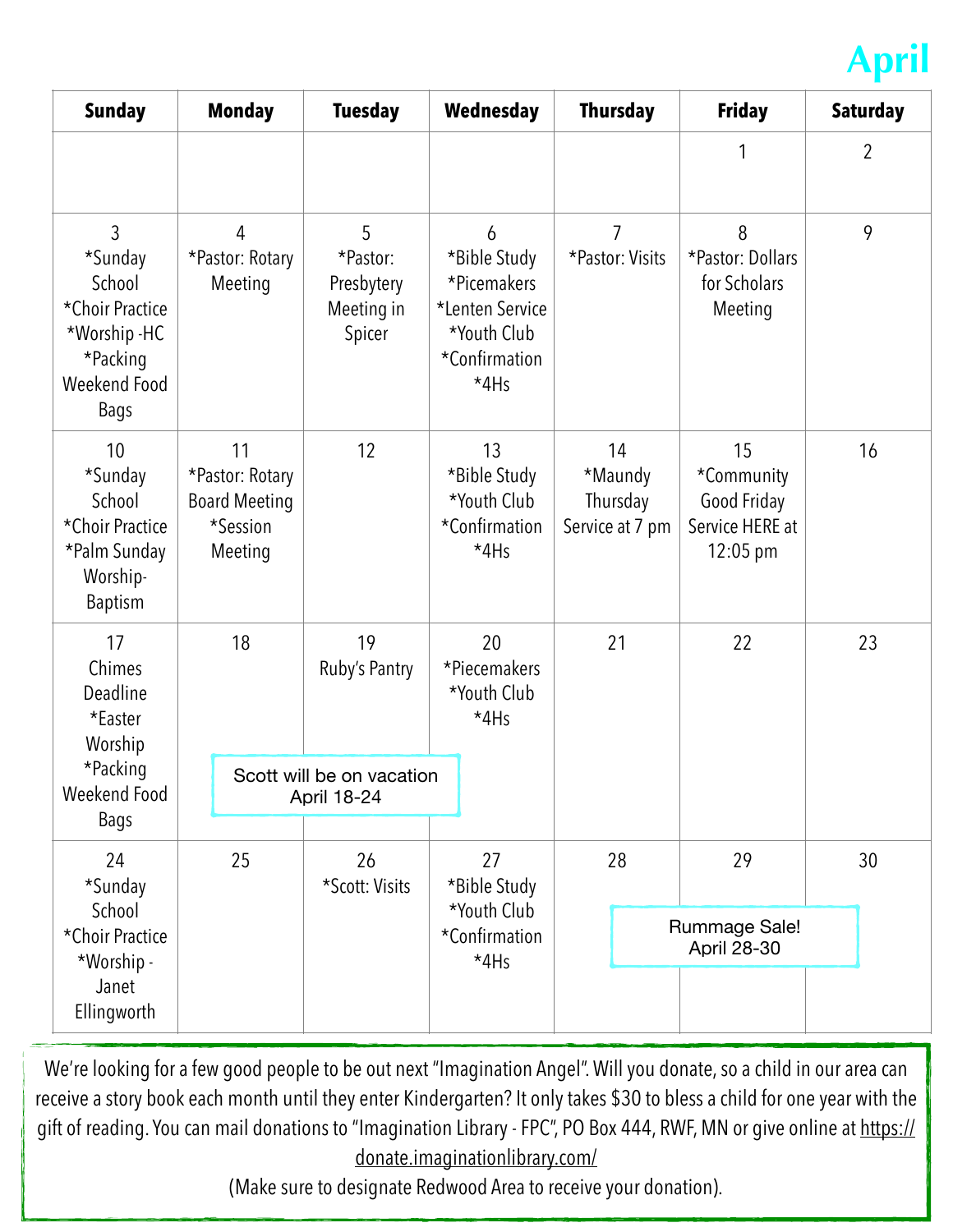#### **Helping Out Where Needed!**

"GCM welcomes our first work group of the year this week. The group from Justice For All in Rock Valley Iowa, led by Team Leader Nick LeLoux, **(and including our very own Marlys Mathiowetz)**  will be helping with projects on the campus of Annville Institute as well as housing repairs in the community. Justice For All (JFA) has been a partner of GCM for over 20 years. We appreciate the support of JFA and their commitment to Jackson County over the years." (Source: Grace Covenant Ministries Formerly Jackson County Ministries Facebook Page)





# **Volunteers Needed**

Vicki's Camp N Country Jam coming up in July is looking for volunteers to help during this event. Give us a call, 507-640-1585 or go look us up at *[janet@vccjam.com](mailto:janet@vccjam.com)*. Volunteers are given free tickets for this event to attend these concerts.



Eager little helpers setting up for Ash **Wednesday** Service.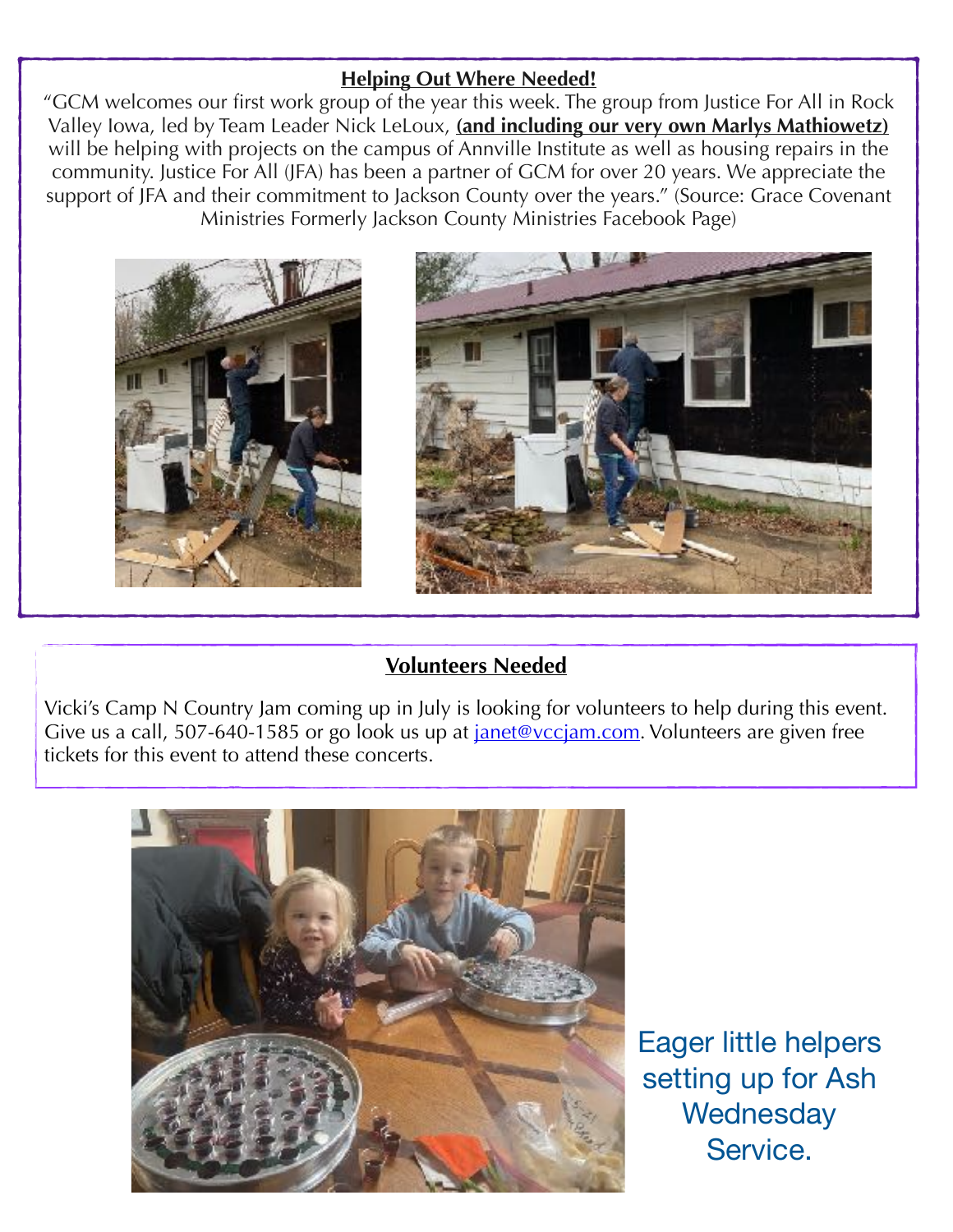# **Pastor's Visitation Schedule**

Here is the pastor's home and nursing home visitation schedule for the months of March and April. If the pastor is unable to meet due to unforeseen circumstances, you will be notified. **If you are unable to meet at the designated time, please let the pastor know as soon as possible** so other arrangements may be made. You may call his home phone at 627-5486 or cell phone at 640-1369. Thank you!

### **April**

**On April 7, Pastor Scott takes Holy Communion to:** Ardis Alexander at 9:00 am **Pastor Scott Visits:** Barb Brown at 9:30 am **Pastor Scott takes Holy Communion to:** Bunny Nolting & Dorothy Symes at 11:00 am Bob Nolting at 2:00 pm Joyce McKay at 2:30 pm Millie Bunting at 3:00 pm John & Sue Tiffany at 3:45 pm

# **On April 26, Pastor Scott takes Holy Communion to:**

Rosemary Bennett at 9:30 pm

**Pastor Scott Visits:** Laura Kohler at 11:00 am

**Pastor Scott takes Holy Communion to:**

Sally Dording at 2:00 pm

**Pastor Scott Visits:**

Ralph Revier at 3:00 pm Janean McKay at 4:00 pm

# **May**

# **On May 3, Pastor Scott Visits:**

Ardis Alexander at 9:30 am Bunny Nolting & Dorothy Symes at 10:30 am John & Sue Tiffany at 2:00 pm Bob Nolting at 3:30 pm Joyce McKay at 4:00 pm Millie Bunting at 4:30 pm

# **On May 10, Pastor Scott Visits:**

Julie Fiala at 9:00 am Dale & Sandy Starr at 11:00 am Mark & Dorie Ojat at 2:00 pm Lee & Diane Davis at 3:00 pm Marlys Mathiowetz at 4:00 pm

# **On May 17, Pastor Scott Visits:**

Judy Curtis at 9:00 am Laura Kohler at 10:00 am Deb & Gerry Hess as 11:00 am Gerry Patten at 2:00 pm Leon & Sharon King at 3:30 pm

# **On May 24, Pastor Scott Visits:**

Rosemary Bennett at 9:30 am Dally Dording at 2:00 pm Ralph Revier at 3:00 pm Janean McKay at 4:00 pm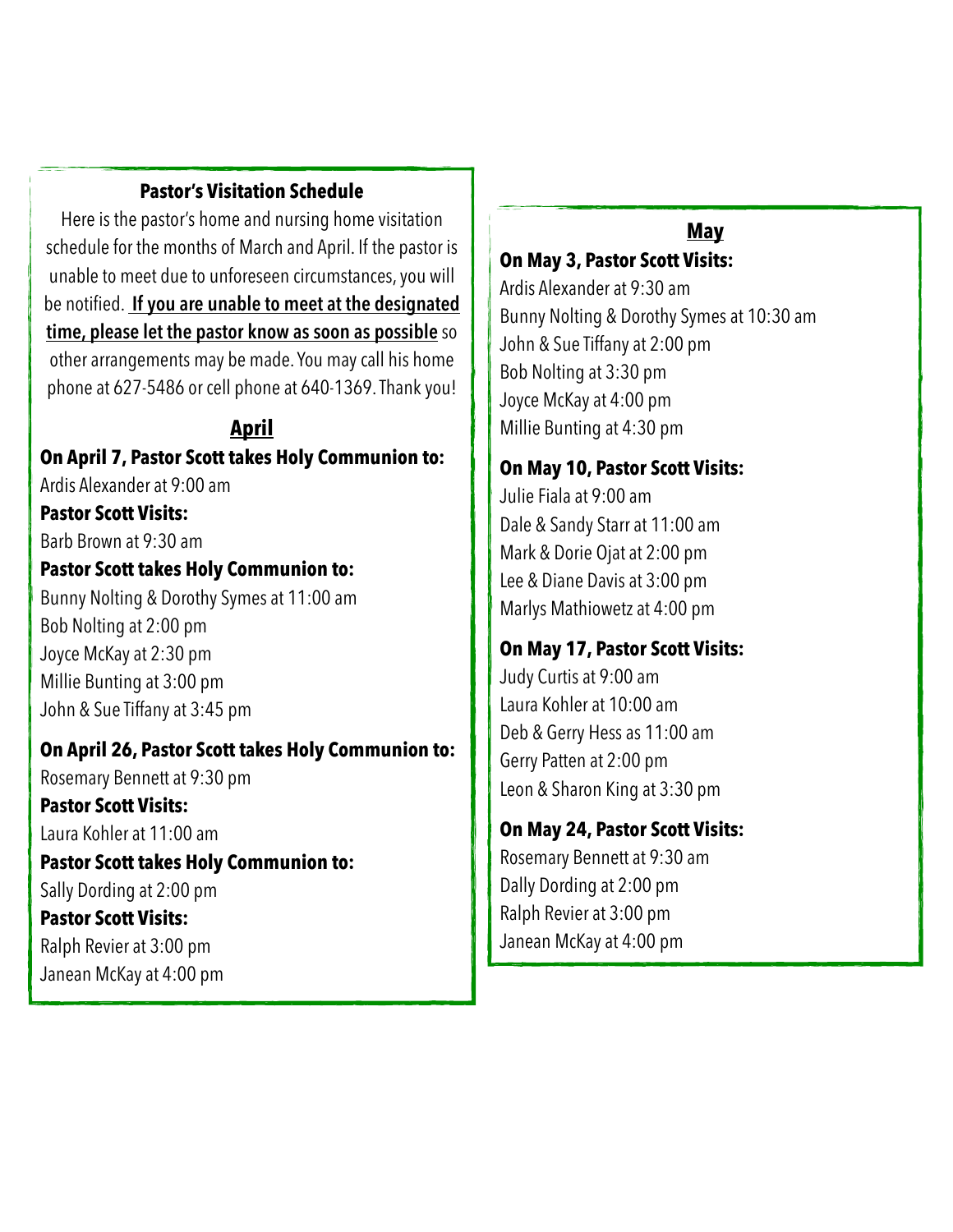**April Ushers:** Head Usher Scott Kohler Laura Kohler, Bob Kaupang, Nancy Miller, Shane & JoAnne Carroll, Nick & Katherine Brozek, Don & Lorrie Quinn

**May Ushers:** Head Usher: Gary Hindt, Greg Dording, Stephen Dording, Kim McKay, Tom & Barb Stough, Julie Rienstra, Brady Stough, Shawn Corder, Leann Heimer

**April Communion Servers:** Ruling Elder Nick Brozek, San Alexander, Shari Fuhr, Katherine Brozek, Nancy Miller, Laura Kohler, Scott Kohler

**May Communion Servers:** Ruling Elder Michael Joldersma, Shawn Corder, Julie Rienstra, Karen Speros, Rhonda Joldersma, Dan Tiffany, Sonya Alexander

> **Please NOTE ALL of the lists on this page… Birthdays, Ushers, Greeters & Communion Servers… If you (or a family member) would like to be removed from any of these, let the church office know! Thank you!**

### **April Greeters**

Deacon of the Month: Shari Fuhr 4/3: Merlin Goudy/Kim McKay 4/10: Larry & Sue Wessels/Don & Lorrie Quinn 4/17: Shelby Enright/Julie Rienstra 4/24: Nikki VanderLinden/Brenda Johnson

# **May Greeters**

Deacon of the Month: Dan Tiffany 5/1: Kyle & Stacie Hicks/Brent Prouty 5/8: Ryan Rohik/Rob & Jeanne Palmer 5/15: Bob & Sonya Alexander/Dan & Maria Alexander 5/22: Bruce & Ann Tiffany/Robert & Lori Rebstock 5/29: Dale & Sandy Starr/Michelle & Scott Johanneck

#### **Elders**

Class of 2022 Class of 2023 Class of 2024<br>
Nancy Miller Sonya Alexander Dave Danielson Nancy Miller Sonya Alexander Michael Joldersma Deb Hess Nick Brozek Drew Osborne Molly Miller Nathan Stephens

Leon King

#### **Board of Deacons**

Kathy Peterson Julie Fiala Shair Fuhr

Class of 2022 Class of 2023 Class of 2024 Karen Speros Dan Tiffany Scott Goodyear Rhonda Joldersma<br>
Dan Alexander Katherine Brozek **Laura Kohler** 

#### **April Birthdays**

3rd - Gerry Patten, Judy Curtis 5th - Bunny Nolting, Diane Davis 7th - Chip Nearing, Amanda Milhausen 9th - Marilyn Fuhr 11th - Bob Rebstock, Kay Jensen, Jenny Jansen 12th - Grant Norgaard 16th - Matt Tiffany, Mike Bentson 17th - Cassi Juell 19th - Elizabeth Prouty 20th - Don Dagner, Carter Wittman 21st - Leon King 22nd - Faith Bruns 24th - Joyce McKay 27th - Logan Garman 28th - Nathan Jacobson 29th - Paige Paplow, Kathy Peterson, Eliza Bentson

#### **Anniveraries**

7th - Pete & Dody Fuhr 13th - Michael & Rhonda Joldersma 25th - Butch & Faythe Amberg 30th - Richard & Diane Aakre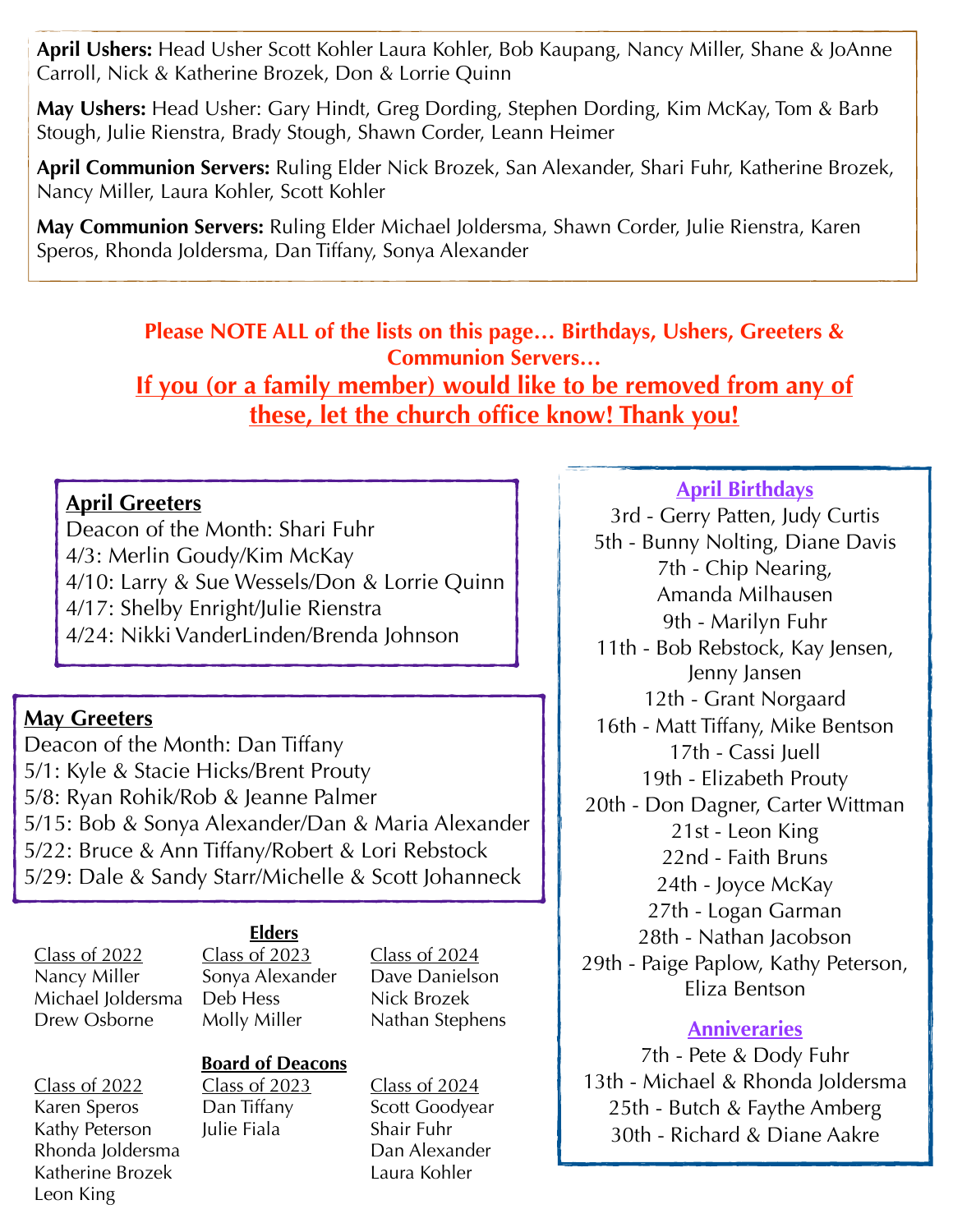### Session Meeting: March 14, 2022

· Opened with prayer.

· Present: Pastor Scott Prouty, Elders Michael Joldersma, Sonya Alexander, Dave Danielson, Nancy Miller. Excused/Absent: Elders Drew Osborne, Deb Hess, Molly Miller, Nick Brozek, and Nathan Stephens.

· Pastor Scott led training from the Directory of Worship in the Book of Order.

- · One Great Hour of Sharing offering will be taken on Easter Sunday.
- · Defibrillator pads have expired and will be replaced.
- · Weekly bible study is being held on Wednesday mornings at 7am.
- · Good Friday service will be held at our church, Good Friday at 12:05pm.
- · Maunday Thursday service will be held in the evening.
- · Weekend Backpack program needs a leader/organizer.
- · Church rummage sale will be held April 28-30.
- · Approved baptism of Grayson, son of Anika Martin.
- · Approved use of the church by the Tiffany family on August 6.
- · Closed with prayer.

The Holy Baptisms of: Henry Merle Steinkraus & Ava Ann Steinkraus, Children of Jason & Tara Steinkraus Cade Elwood Morris & Claire Marie Morris, Children of Matthew & Jacqueline Morris





New Members: Ralph Revier & Linda Boyer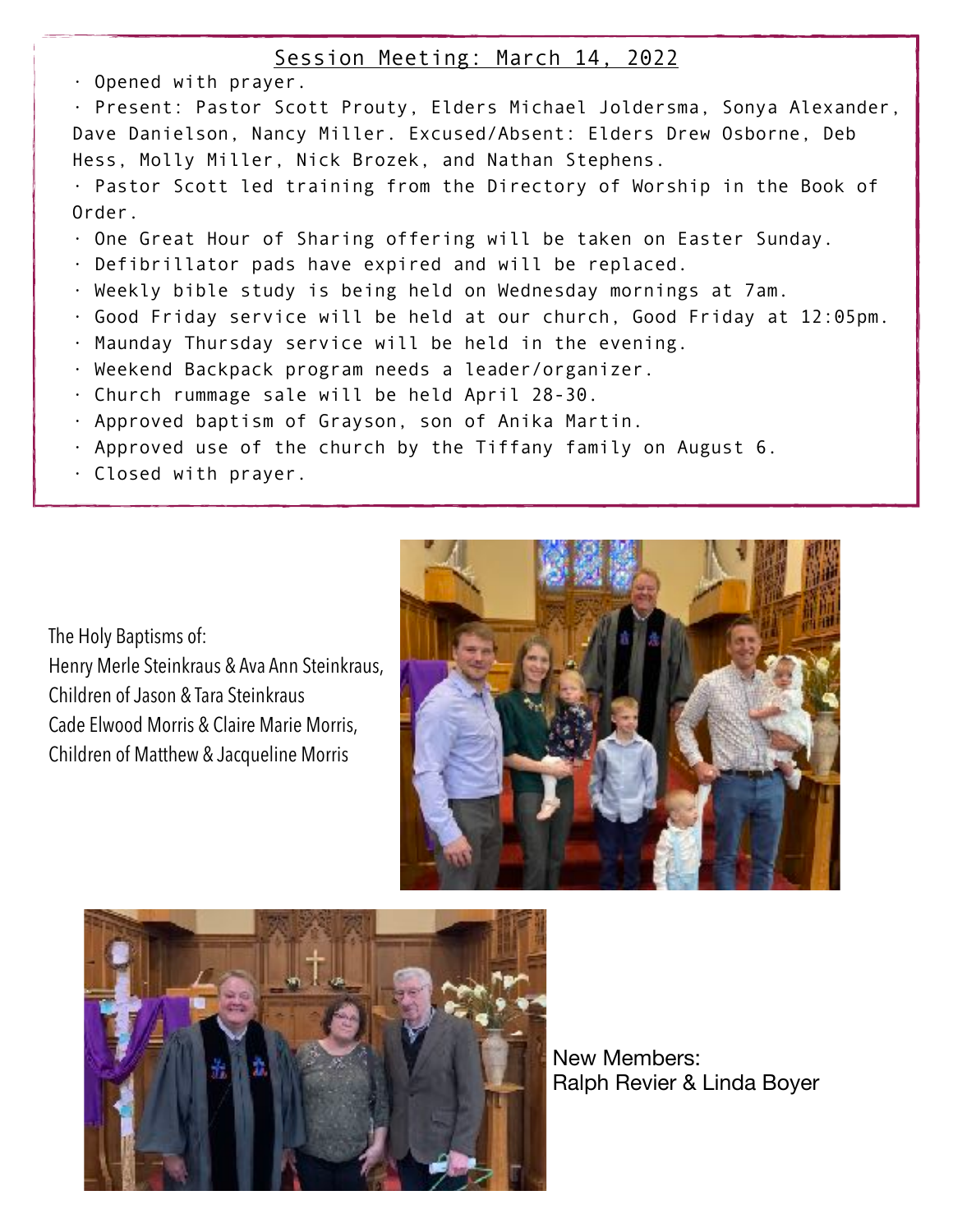# *This article was written by author Susan E. Richardson. I found it very interesting. I am hope you enjoy it and possibly learn something new about Easter. - Pastor Scott Prouty*

#### **What is Easter?**

Easter is the celebration of the resurrection of Jesus from the tomb on the third day after his crucifixion. Easter is the fulfilled prophecy of the Messiah who would be persecuted, die for our sins, and rise on the third day. Remembering the resurrection of Jesus is a way to renew daily hope that we have victory over sin. According to the New Testament, Easter is three days after the death of Jesus on the cross.

Easter follows a period of fasting called Lent, in which many churches set aside time for repentance and remembrance. Lent begins on Ash Wednesday and ends on Good Friday, the day of Jesus' crucifixion. The 40 day period was established by Pope Gregory 1 using the 40-day pattern of Israel, Moses, Elijah, and Jesus' time in the wilderness.

The week leading up to Easter is called The Holy Week, or "Passion Week", and includes Palm Sunday (the day Jesus entered Jerusalem and was celebrated), Maundy Thursday (the "Last Supper" where Jesus met with his disciples to observe Passover), and Good Friday (when Jesus would be crucified on the cross).

Easter is a very significant date within Christianity and is the foundation of the Christian faith. Jesus, the Son of God, fulfilled prophecy and through his death, has given the gift of eternal life in heaven to those who believe in his death and resurrection. Read the entire Biblical account of Resurrection Day in Matthew 28, Mark 16, and Luke 24.

#### **Origin of Easter and First Celebrated**

The earliest Christians celebrated the resurrection on the fourteenth of Nisan (our March-April), the date of the Jewish Passover. Jewish days were reckoned from evening to evening, so Jesus had celebrated His Last Supper the evening of the Passover and was crucified the day of the Passover. The origin of Easter started with early Christians celebrating the Passover worshiped Jesus as the Paschal Lamb and Redeemer.

The origin of some of the Gentile Christians began celebrating Easter in the nearest Sunday to the Passover since Jesus actually arose on a Sunday. This especially became the case in the western part of the Roman Empire. In Rome itself, different congregations celebrated Easter on different days!

Many felt that the date should continue to be based on the timing of the Resurrection during Passover. Once Jewish leaders determined the date of Passover each year, Christian leaders could set the date for Easter by figuring three days after Passover. Following this schedule would have meant that Easter would be a different day of the week each year, only falling on a Sunday once in a while.

Others believed since the Lord rose on a Sunday and this day had been set aside as the Lord's Day, this was the only possible day to celebrate His resurrection. As Christianity drew away from Judaism, some were reluctant to base the Christian celebration on the Jewish calendar.

Constantine wanted Christianity to be totally separated from Judaism and did not want Easter to be celebrated on the Jewish Passover. The Council of Nicea accordingly required the feast of the resurrection to be celebrated on a Sunday and never on the Jewish Passover. Easter was to be the Sunday after the first full moon after the spring equinox. Since the date of the vernal equinox changed from year to year, calculating the proper date can be difficult. This is still the method used to determine Easter today, which is why some years we have Easter earlier than other years.

#### **When is Easter this Year?**

Easter falls on Sunday, April 17, 2022. Easter is celebrated on the Sunday following the first full moon, the Pachschal full moon, after the vernal equinox. Since the date of the vernal equinox changed from year to year, calculating the proper date can be difficult. This is still the method used to determine Easter today, which is why some years we have Easter earlier than other years.

- April 9, 2023
- March 31, 2024
- April 20, 2025
- April 5, 2026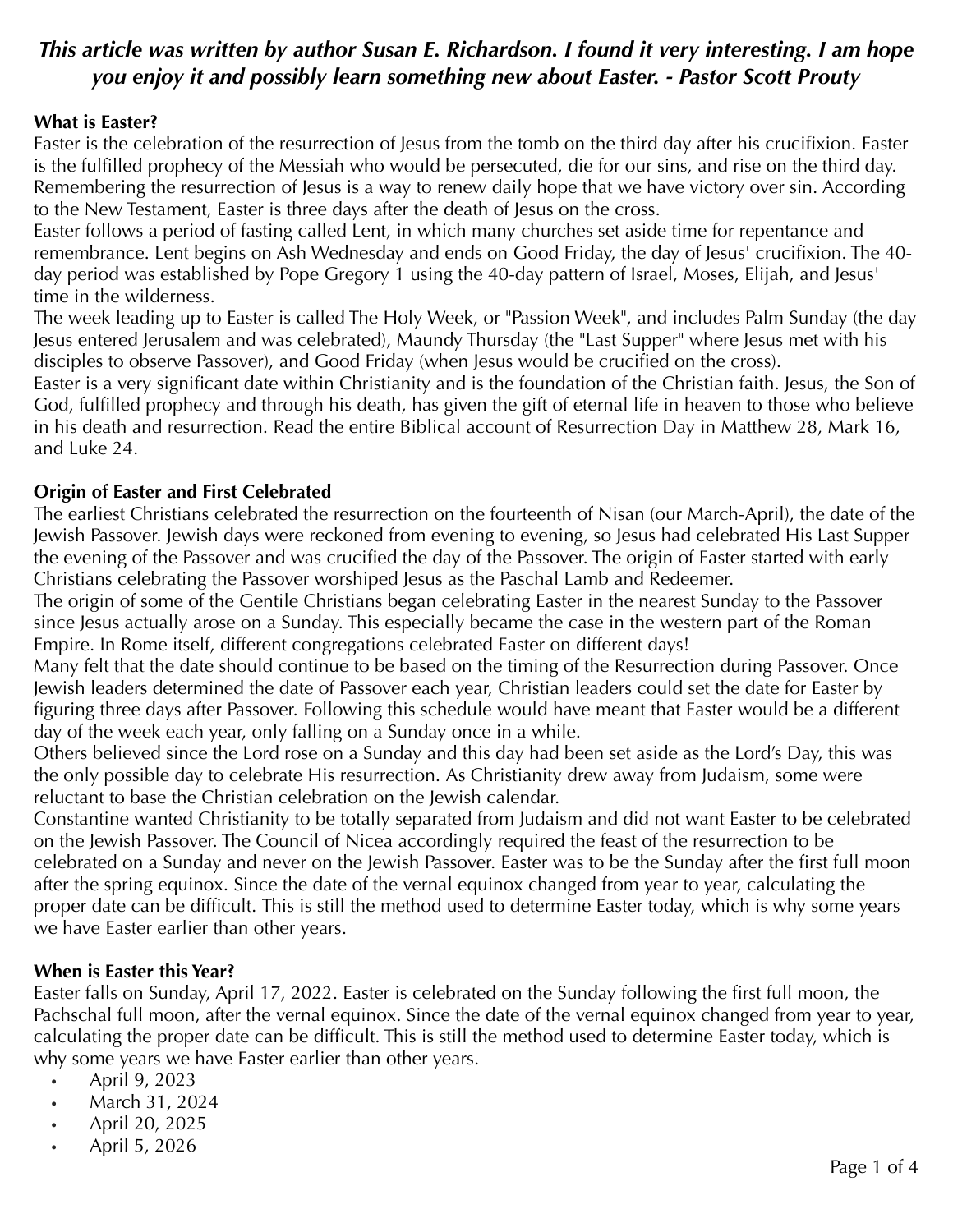#### **What Does Easter mean?**

The origin of the word *easter* isn't certain. The Venerable Bede, an eighth-century monk, and scholar suggested that the word may have come from the Anglo-Saxon *Eeostre* or *Eastre –* a Teutonic goddess of spring and fertility. Recent scholars haven't been able to find any reference to the goddess Bede mentioned and consider the theory discredited.

Another possibility is the Norse *eostur, eastur,* or *ostara,* which meant "the season of the growing sun" or "the season of new birth." The word *east* comes from the same roots. In this case, *easter* would be linked to the changing of the season.

A more recent and complex explanation comes from the Christian background of Easter rather than the pagan. The early Latin name for the week of Easter was *hebdomada alba* or "white week," while the Sunday after Easter day was called *dominica in albis* from the white robes of those who had been newly baptized. The word *alba* is Latin both for *white* and *dawn*. People speaking Old High German made a mistake in their translation and used a plural word for *dawn, ostarun,* instead of a plural for white. From *ostarun* we get the German *Ostern* and the English *Easter.*

#### **How Does Easter Connect to Passover?**

The day before his crucifixion, Jesus observed Passover with his disciples. This event is known as the Last Supper. Passover is the time that Jews remembered their freedom and exodus from Egypt. During this Passover feast, Jesus told his disciples that the bread symbolizes his body that would be broken and the wine, his blood, which would be poured out for the forgiveness of sins [\(Matthew 26:17-30\)](https://www.biblestudytools.com/matthew/passage/?q=matthew+26:17-30). The Last Supper is remembered today in churches and religious services through the act of taking Holy Communion and sharing bread and wine to remember the sacrifice of Jesus.

Jesus was arrested after the Passover meal while he was praying in the Garden of Gethsemane. He was then taken before the Roman Governor, Pontius Pilate, for trial.

#### **Christian and Pagan Traditions**

There are many traditions that surround the entire Lent season, Holy Week, and Easter Sunday. Generally observed traditions across the globe include the Easter bunny, colored eggs, gift baskets, and flowers. We will dive into specific traditions below in more detail, but here are a few more interesting traditions from around the world:

- In Australia, bunnies are considered pests that ruin crops and land. Aussies celebrate with their native marsupial, the Bibly, which has large ears and a more pointy nose.
- In Poland on Easter Monday, boys try to soak people with buckets of water. This tradition has is rooted in the baptism of Polich Prince Mieszko on Easter Monday in 996.
- In Greece, the morning of Holy Saturday is known as the annual "pot throwing" where residents throw pots out of windows. It is a tradition used to mark the beginning of spring and new crops being gathered in new pots.
- In Europe, there are large bonfires called Easter Fires that are lit on Easter Sunday into Monday. The Saxon origin is that the fires will chase away winter and Easter will bring spring.

#### **Origin and History of the Easter Bunny**

What is the first thing that comes to mind when you think of Easter? As a Christian, the first image might be the cross or the empty tomb. For the general public, a blitz of media images and merchandise on store shelves makes it more likely that the Easter Bunny comes to mind. So how did a rabbit distributing eggs become a part of Easter?

There are several reasons for the rabbit, or hare, to be associated with Easter, all of which come through pagan celebrations or beliefs. The most obvious is the hare's fertility. Easter comes during spring and celebrates new life. The Christian meaning of new life through Christ and a general emphasis on new life are different, but the two gradually merged. Any animals – like the hare – that produced many offspring were easy to include. The hare is also an ancient symbol for the moon. The date of Easter depends on the moon. This may have helped the hare to be absorbed into Easter celebrations.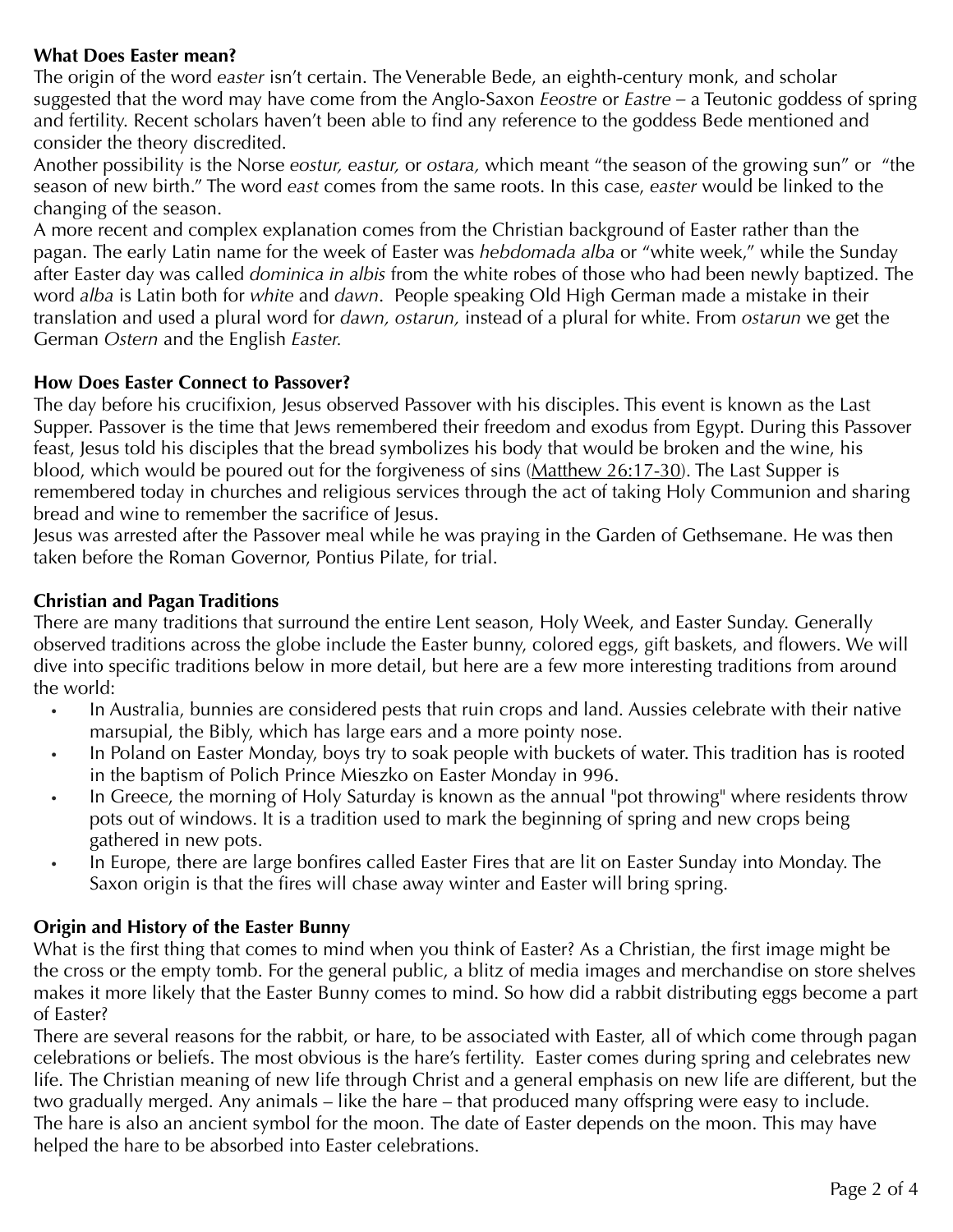The hare or rabbit's burrow helped the animal's adoption as part of Easter celebrations. Believers saw the rabbit coming out of its underground home as a symbol for Jesus coming out of the tomb. Perhaps this was another case of taking a pre-existing symbol and giving it a Christian meaning.

The Easter hare came to America with German immigrants, and the hare's role passed to the common American rabbit. Originally children made nests for the rabbit in hats, bonnets, or fancy paper boxes, rather than the baskets of today. Once the children finished their nests, they put them in a secluded spot to keep from frightening the shy rabbit. The appealing nests full of colored eggs probably helped the customs to spread.

Back in Southern Germany, the first pastry and candy Easter bunnies became popular at the beginning of the nineteenth century. This custom also crossed the Atlantic, and children still eat candy rabbits – particularly chocolate ones – at Easter.

#### **Origin and History of Easter Eggs**

Next to the Easter bunny, the most familiar symbol is the Easter egg. Like others, the egg has a long pre-Christian history. Again there's no certainty as to why it became associated with Easter.

Many Ancient cultures viewed eggs as a symbol of life. Hindus, Egyptians, Persians, and Phoenicians believed the world begun with an enormous egg. The Persians, Greeks, and Chinese gave gifts of eggs during spring festivals in celebration of new life all around them. Other sources say people ate dyed eggs at spring festivals in Egypt, Persia, Greece, and Rome. In ancient Druid lore, the eggs of serpents were sacred and stood for life. Early Christians looked at the connection eggs had to life and decided eggs could be a part of their celebration of Christ's resurrection. In addition, in some areas, eggs were forbidden during Lent; therefore, they were a delicacy at Easter. Since many of the earlier customs were Eastern in origin, some speculate that early missionaries or knights of the Crusade may have been responsible for bringing the tradition to the West. In the fourth century, people presented eggs in church to be blessed and sprinkled with holy water. By the twelfth century, the *Benedictio Ovorum* had been introduced authorizing the special use of eggs on the holy days of Easter. The timing of this blessing would uphold the idea that Crusaders may have brought the tradition back. Even though eggs had been used previously, the Crusaders may have made the custom more popular and widespread.

In 1290, Edward I of England recorded a purchase of 450 eggs to be colored or covered with gold leaf. He then gave the eggs to members of the royal household.

Once the custom became accepted, new traditions began to grow up around it. Eggs were dyed red for joy and in memory of Christ's blood. Egg rolling contests came to America from England, possibly as a reminder of the stone being rolled away.

What about the familiar Easter Egg hunt? One source suggested that it grew out of the tradition of German children searching for hidden pretzels during the Easter season. Since children were hiding nests for the Easter Bunny to fill with eggs at the same time they were hunting pretzels, it was only a small leap to begin hiding eggs instead.

#### **Meaning of the Easter Lamb**

Of all Easter symbols, the lamb is probably the most strongly Christian. Other than the fact that lambs are young animals born in springtime, it has no strong ties to pagan traditions.

The lamb comes from the Jewish Passover, where each family killed a lamb as a sacrifice. When Christ became the Passover Lamb for everyone, the lamb became a symbol for His sacrifice.

[John 1:29](https://www.biblestudytools.com/john/1-29.html) - "The next day John saw Jesus coming toward him and said, "Look, the Lamb of God, who takes away the sin of the world!"

[1 Peter 1:18-21](https://www.biblestudytools.com/1-peter/passage/?q=1-peter+1:18-21) - *"For you know that it was not with perishable things such as silver or gold that you were redeemed from the empty way of life handed down to you from your ancestors, but with the precious blood of Christ, a lamb without blemish or defect. He was chosen before the creation of the world, but was revealed in these last times for your sake. Through him you believe in God, who raised him from the dead and glorified him, and so your faith and hope are in God."*